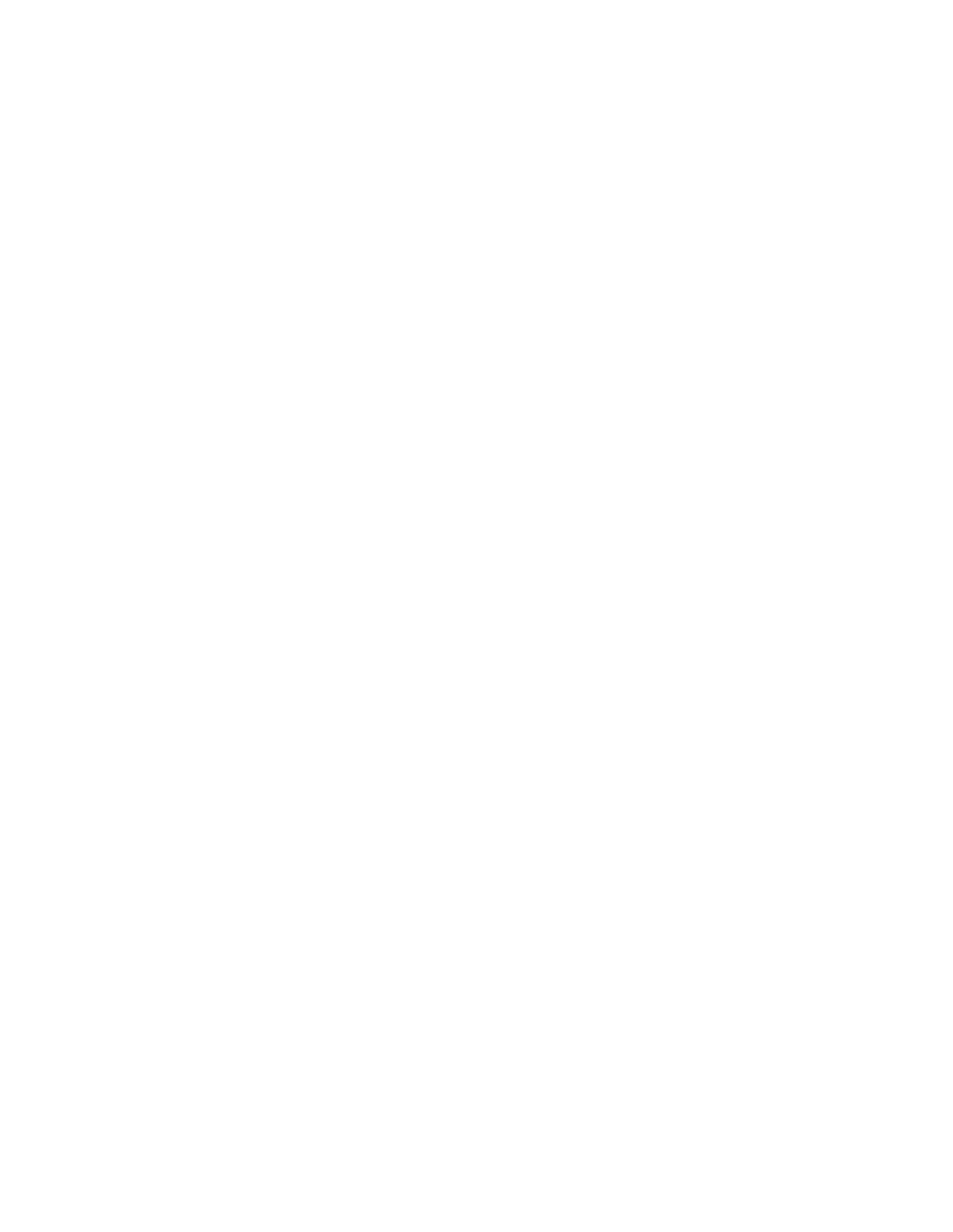### THE INTENT OF THIS DOCUMENT IS TO ASSIST COMMERCIAL BUILDERS WITHIN THE CITY OF BAYTOWN IN IDENTIFYING APPLICABLE REGULATIONS FOR NEW CONSTRUCTION. PLEASE NOTE THAT THIS DOCUMENT IS NOT ALL-INCLUSIVE.

## **CONTENTS**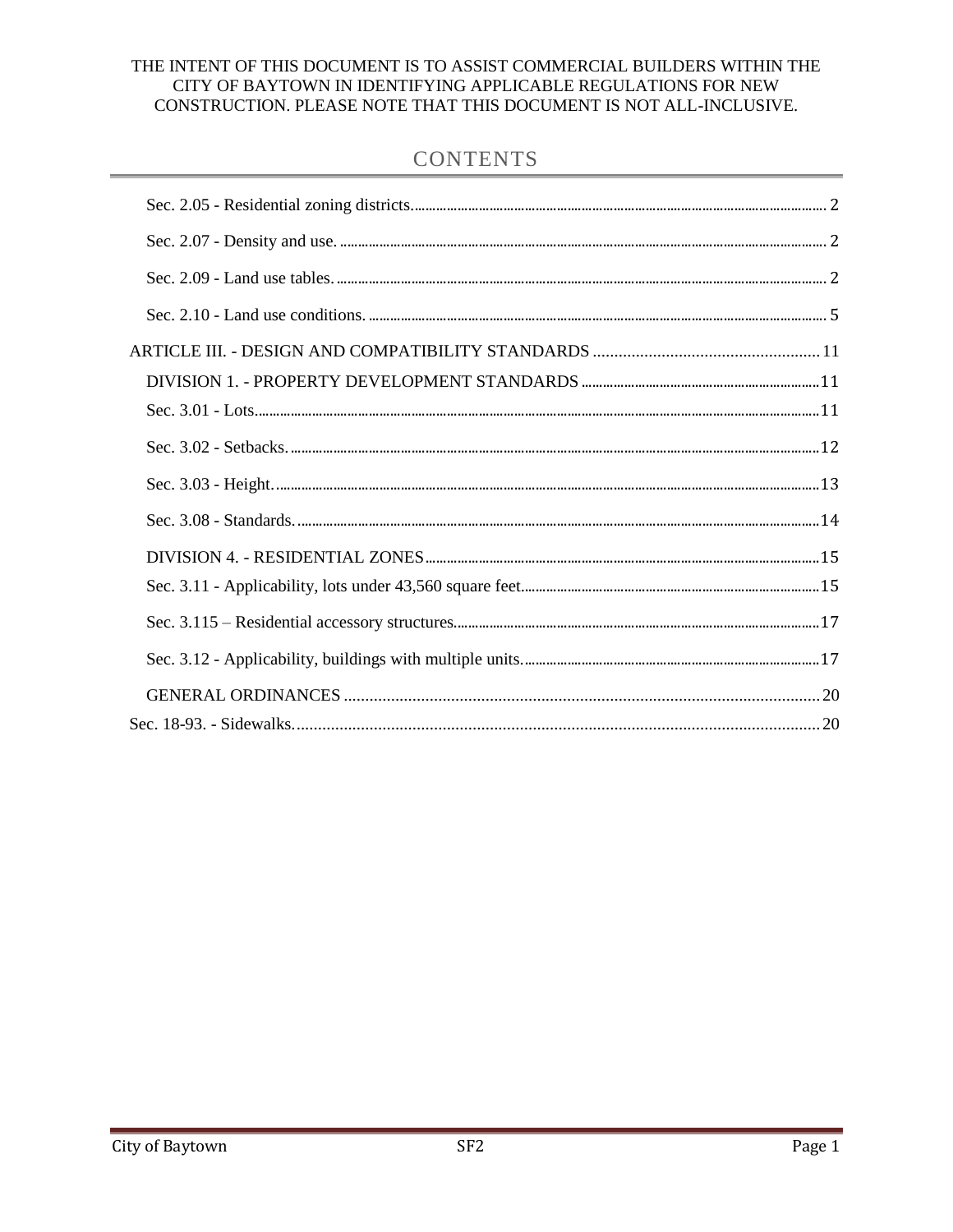SEC. 2.05 - RESIDENTIAL ZONING DISTRICTS.

<span id="page-3-0"></span>(e) *Mixed residential at low to medium densities ("SF2").* This district provides for single-family detached and attached residential dwellings and two-family dwellings at a density up to nine dwelling units per acre.

SEC. 2.07 - DENSITY AND USE.

<span id="page-3-1"></span>A mix of residential uses shall be allowed in SF2, MF1, and MF2 zoning districts according to density as shown in table 2-1.

#### **Table 2-1. Net Density/Allowed Use**

| <b>Density</b>         | Up to 9 |
|------------------------|---------|
|                        | SF2     |
| Single-family detached |         |
| Single-family attached |         |
| Two-family duplex      |         |

#### SEC. 2.09 - LAND USE TABLES.

- <span id="page-3-2"></span>(a) *Uses.* This subsection sets forth the land uses allowed in each zoning district. In the following tables "P" means permitted use and "PC" means permitted use with conditions as set forth in the conditions tables in division 3 of this article. Where neither a "P" nor a "PC" exists in the table, the use is prohibited. To the extent that there is a conflict between the use tables and the conditions, the use table controls.
- (b) *Prohibited uses.* In all residential zoning districts, the use of containers for any purpose is expressly prohibited.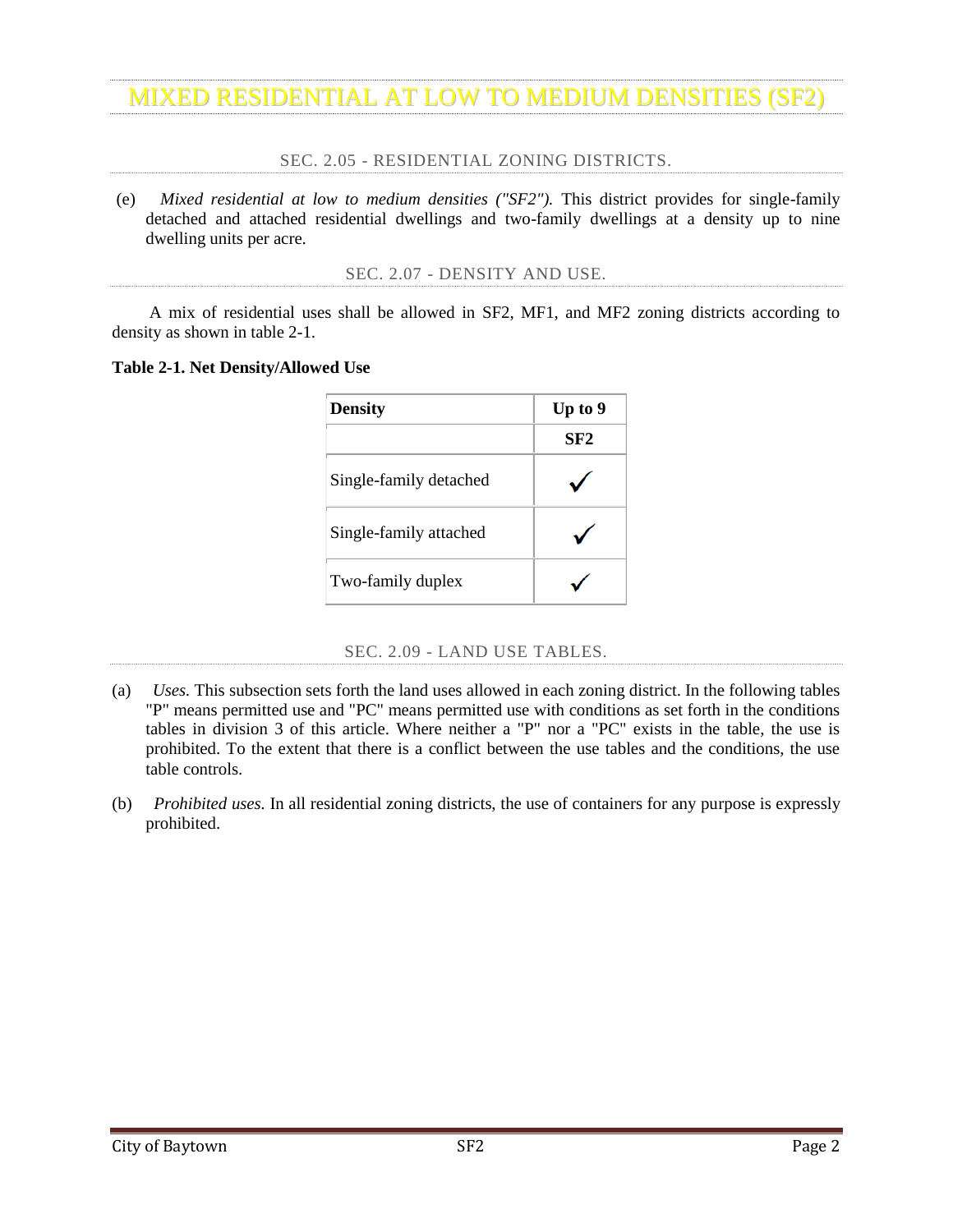## **Table 2-4. Residential uses.**

| <b>USES</b>                        |           | <b>SF2 COND REF</b> |
|------------------------------------|-----------|---------------------|
| Agriculture                        | PC        | B <sub>3</sub>      |
| Community services                 | PC        | <b>B6-7</b>         |
| Industrialized home                | P         |                     |
| Single-family residential attached | <b>PC</b> | B14, B21            |
| Single-family residential detached | P         | <b>B17</b>          |
| Two-family dwelling duplex         | PC.       | B18, B19            |
| Country clubs                      | P         |                     |
| Golf courses                       | P         |                     |
| Group home for the disabled        | PC        | <b>B</b> 9          |
| Personal care home                 | PC        | <b>B9</b>           |
| Public park                        | P         |                     |
| Places of assembly                 | <b>PC</b> | B12                 |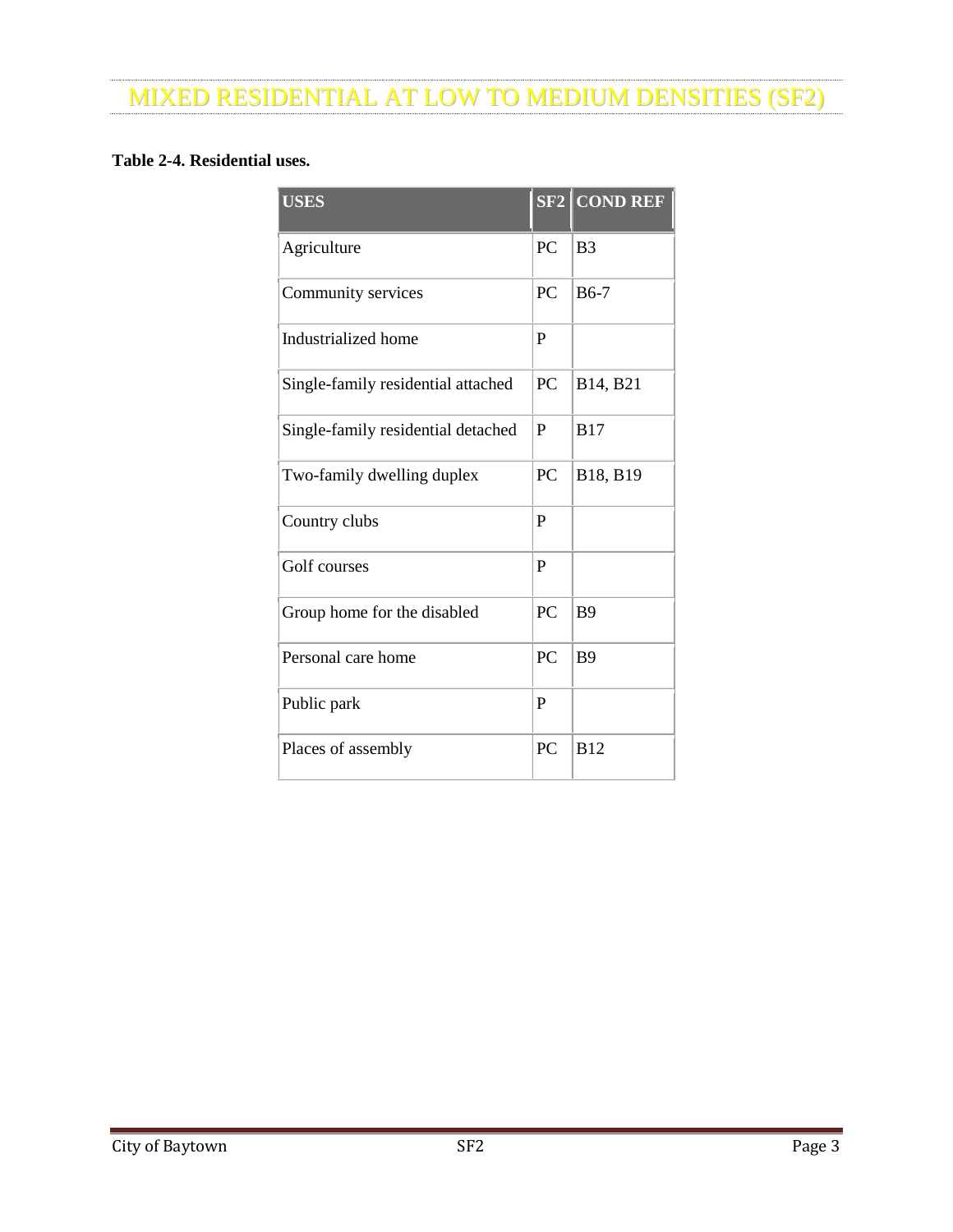Accessory uses are uses incidental and subordinate to the principal use, located on the same lot as the principal use and in the same zoning district as the principal use.

**Table 2-5. Residential accessory use table.**

| <b>ACCESSORY USE</b>                                                             | SF2         | <b>COND REF</b>                  |
|----------------------------------------------------------------------------------|-------------|----------------------------------|
| Accessory dwelling                                                               | PC          | B1, B2, B10                      |
| <b>Barn</b>                                                                      | PC          | B <sub>2</sub> , B <sub>23</sub> |
| Community building                                                               | PC          | B <sub>5</sub>                   |
| Family home day care                                                             | PC          | <b>B2, B8</b>                    |
| Garage sale                                                                      | PC          | B2, B20                          |
| Gazebo                                                                           | $\mathbf P$ | B2                               |
| Home occupation                                                                  | PC          | B2, B10                          |
| Non-commercial solar energy facilities                                           | PC          | B2, B15                          |
| On-site management office for multifamily or single-family<br>attached dwellings | PC          | B7                               |
| On-site storage of a personal pleasure boat or recreational<br>vehicle           | PC          | B2, B22                          |
| Pool, pool house, hot tub and their equipment                                    | $\mathbf P$ | B2                               |
| Private open space                                                               | PC          | B13, B23                         |
| Private recreation space                                                         | PC          | B2, B13                          |
| Storage building                                                                 | ${\bf P}$   | B2                               |
| Studio                                                                           | $\rm{PC}$   | B2, B10                          |
| Sports court                                                                     | ${\bf P}$   | B2                               |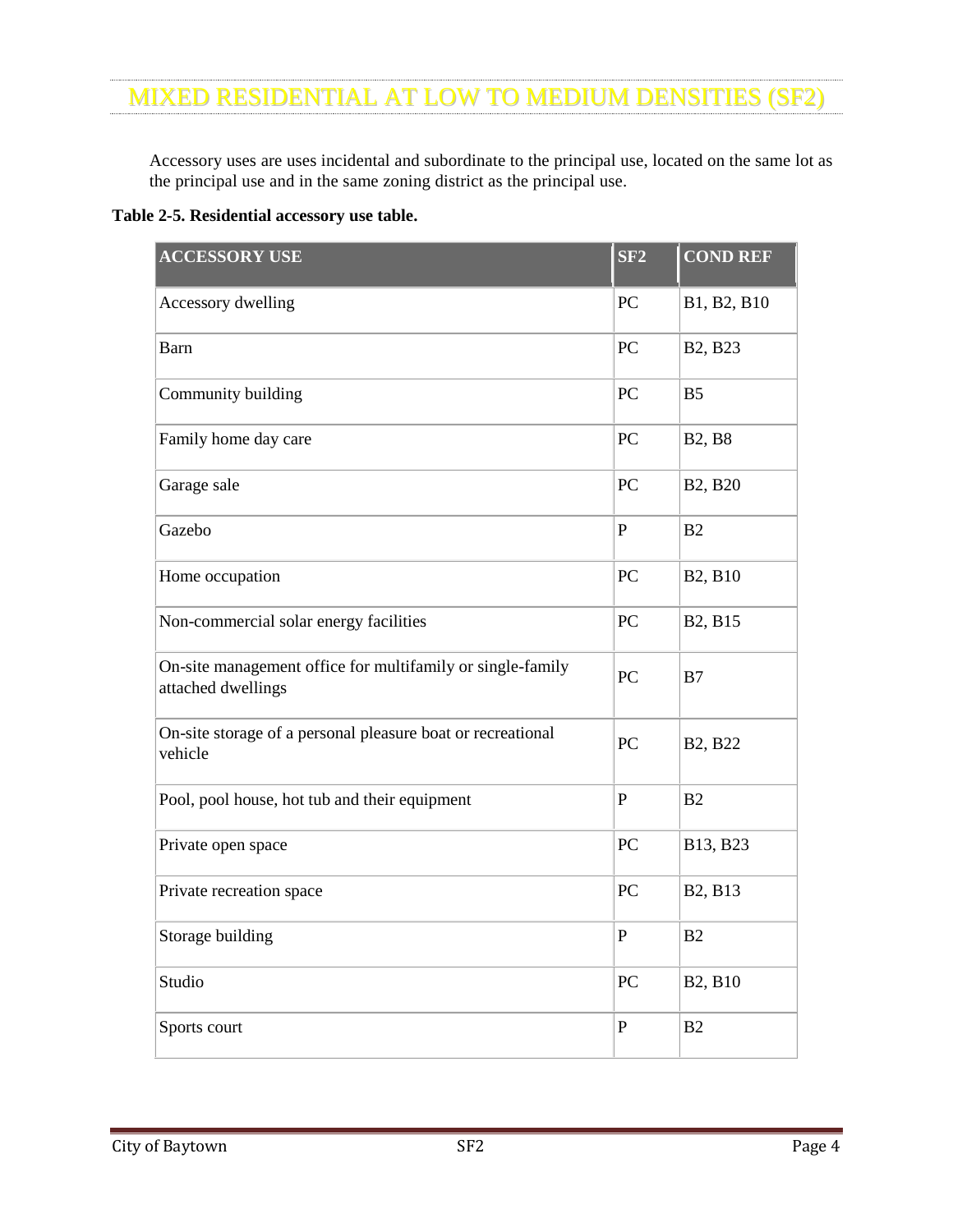### SEC. 2.10 - LAND USE CONDITIONS.

<span id="page-6-0"></span>This section sets forth the conditions associated with identified land uses in section 2.05. The conditions expressed in the use table are cumulative of applicable conditions contained elsewhere in the Code.

|  | <b>Land Use</b> | Applicable<br><b>Zoning</b><br>District | Conditions |
|--|-----------------|-----------------------------------------|------------|
|--|-----------------|-----------------------------------------|------------|

### **B. Residential Categories**

|              |                             |                         | (a)                                                                                                                                                                                                  | Accessory dwelling units may be permitted as an accessory<br>use to an otherwise allowed detached single-family dwelling<br>in any zoning district that allows single-family dwellings.                          |
|--------------|-----------------------------|-------------------------|------------------------------------------------------------------------------------------------------------------------------------------------------------------------------------------------------|------------------------------------------------------------------------------------------------------------------------------------------------------------------------------------------------------------------|
|              |                             |                         | (b)                                                                                                                                                                                                  | The unit shall include a full kitchen.                                                                                                                                                                           |
|              |                             |                         | (c)                                                                                                                                                                                                  | Only one accessory dwelling per lot is allowed.                                                                                                                                                                  |
|              | Accessory<br>dwelling units | All, where<br>permitted | (d)                                                                                                                                                                                                  | The total living area of the accessory dwelling unit shall not<br>exceed 600 square feet or 25 percent of the square footage of<br>the living area of the private residential dwelling, whichever<br>is greater. |
| $\mathbf{1}$ |                             |                         | (e)                                                                                                                                                                                                  | The principal residential and accessory dwelling unit<br>together shall not exceed the maximum zoning district<br>impervious cover.                                                                              |
|              |                             |                         | (f)                                                                                                                                                                                                  | The accessory dwelling unit may be part of or attached to<br>the principal structure, and /or may be a separate structure.                                                                                       |
|              |                             |                         | (g)                                                                                                                                                                                                  | All principal structure yard requirements shall be met by the<br>principal structure and the accessory dwelling unit.                                                                                            |
|              |                             |                         | (h)                                                                                                                                                                                                  | The accessory dwelling unit shall not exceed the maximum<br>zoning district height.                                                                                                                              |
|              |                             |                         | (i)                                                                                                                                                                                                  | Accessory dwelling units may not be used for commercial<br>purposes.                                                                                                                                             |
|              |                             | (i)                     | Accessory structures other than accessory dwelling units that<br>exceed 25% of the gross floor area of the primary residence<br>must abide by the design standards in article three of this<br>ULDC. |                                                                                                                                                                                                                  |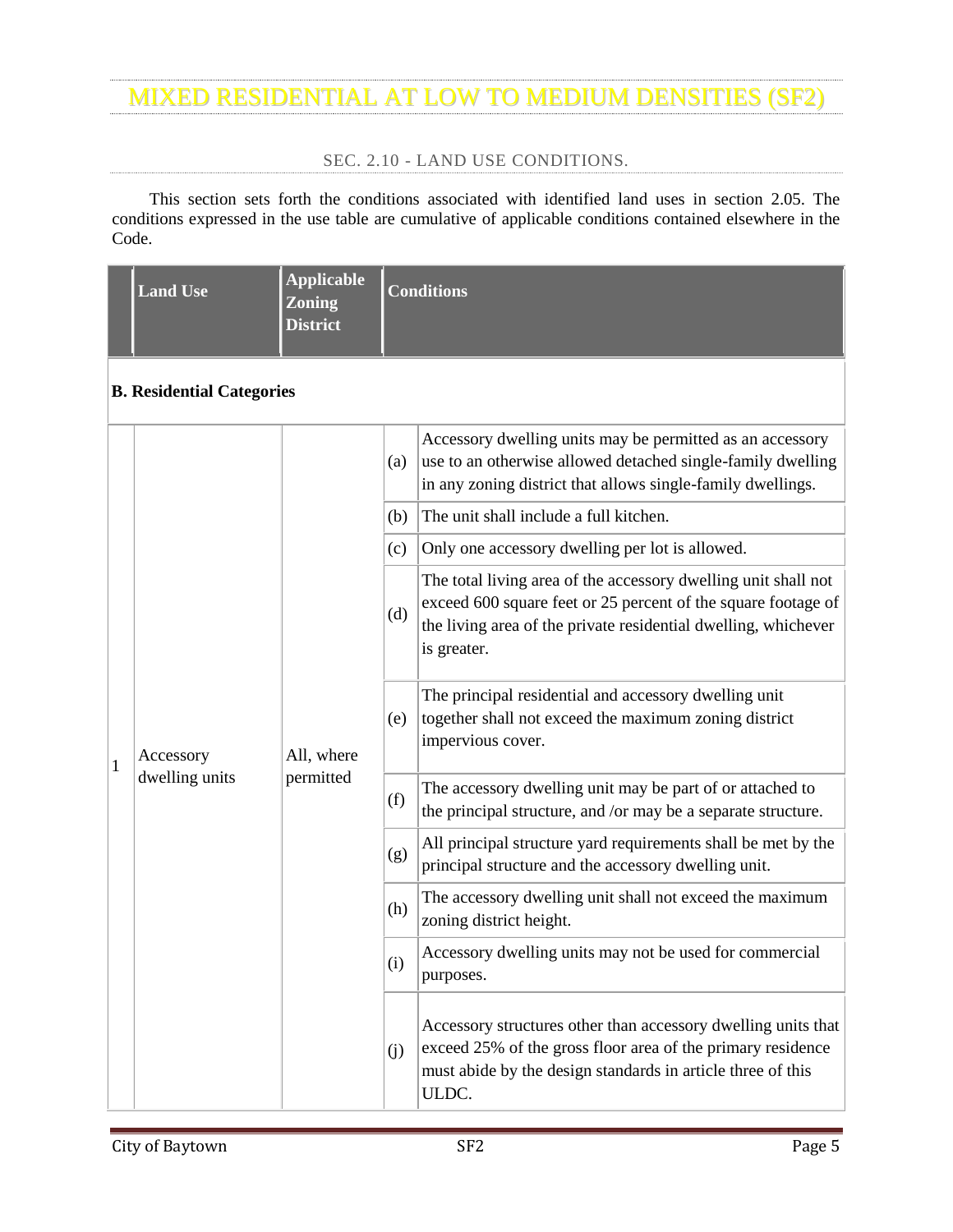|   | <b>Land Use</b>                                                      | <b>Applicable</b><br><b>Zoning</b><br><b>District</b> | <b>Conditions</b> |                                                                                                                                                                                                                        |  |
|---|----------------------------------------------------------------------|-------------------------------------------------------|-------------------|------------------------------------------------------------------------------------------------------------------------------------------------------------------------------------------------------------------------|--|
|   |                                                                      |                                                       | (k)               | Accessory dwelling units must have similar architecture to<br>the primary residence.                                                                                                                                   |  |
|   |                                                                      |                                                       | (1)               | Accessory dwelling units may be placed inside the primary<br>residence or may be a freestanding structure.                                                                                                             |  |
|   |                                                                      |                                                       | (m)               | The primary and secondary dwelling units must be serviced<br>by the same water/sewer meter.                                                                                                                            |  |
|   |                                                                      |                                                       | (n)               | The accessory dwelling unit must have a separate address on<br>file with the city and the authorities/organizations<br>responsible for emergency response, mail delivery and<br>electric service.                      |  |
|   | All, where<br>Accessory<br>$\overline{2}$<br>permitted<br>structures |                                                       | (a)               | Except barns, the sum of all accessory structures on a tract<br>of land must not exceed 75 percent of the gross square<br>footage of the primary structure on the same lot.                                            |  |
|   |                                                                      |                                                       | (b)               | Residential accessory structures are allowed to remain in<br>non-residential zoning districts as nonconforming uses only<br>if the structure is an accessory to an existing, nonconforming<br>primary residential use. |  |
| 3 | Agriculture                                                          | SFE, SF1,                                             | (a)               | Any agriculture function involving animals shall be at least<br>100 feet from any adjacent residential property line.                                                                                                  |  |
|   |                                                                      | SF2, OR                                               | (b)               | Any agents causing noxious odors shall not be located closer<br>than 100 feet from any adjacent residential property line.                                                                                             |  |
|   | Community<br>building                                                | SF2 and all<br>MF districts                           | (a)               | Free standing buildings must be of the same architectural<br>style as the dwelling units they serve.                                                                                                                   |  |
| 5 |                                                                      |                                                       | (b)               | Free standing buildings must be connected by walkways to<br>pedestrian areas and parking lots.                                                                                                                         |  |
|   |                                                                      |                                                       | (c)               | Parking must be provided in the amount of one space for<br>every 50 residential dwelling units in the complex or one<br>space for every 50 lots in the subdivision.                                                    |  |
| 6 | Community<br>services                                                | All, where<br>permitted                               | (a)               | Community services shall be separated from all adjacent<br>residential dwellings by opaque screening.                                                                                                                  |  |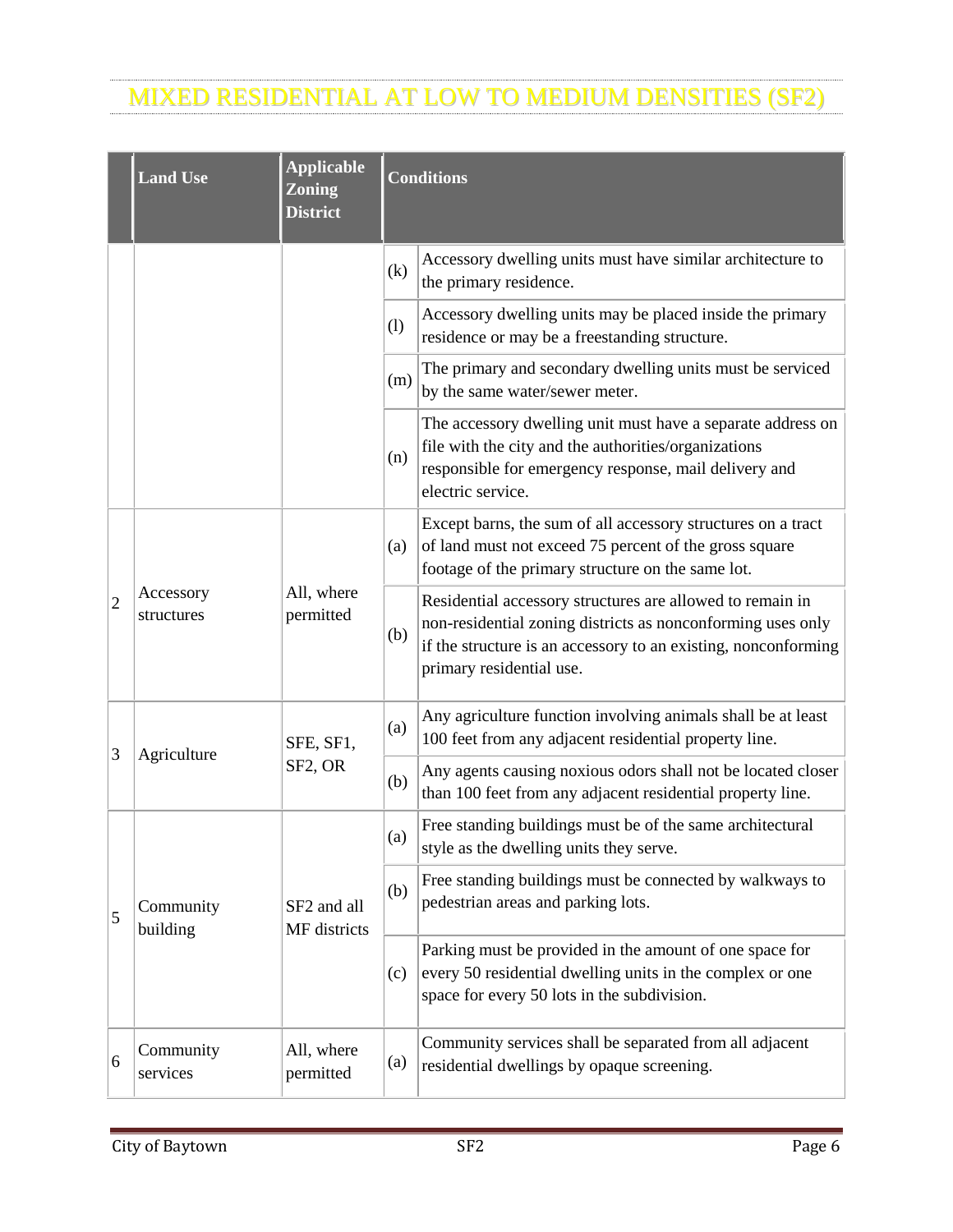|   | <b>Land Use</b>                                                                    | <b>Applicable</b><br><b>Zoning</b><br><b>District</b> | <b>Conditions</b> |                                                                                                                                                                                                                                                                  |  |
|---|------------------------------------------------------------------------------------|-------------------------------------------------------|-------------------|------------------------------------------------------------------------------------------------------------------------------------------------------------------------------------------------------------------------------------------------------------------|--|
|   |                                                                                    |                                                       | (b)               | Minimum parking requirements are one per 200 square foot<br>of usable area.                                                                                                                                                                                      |  |
| 7 | On-site association<br>management offices<br>and club houses for<br>dwelling units | All, where<br>permitted                               |                   | Club houses and management facilities must be of similar<br>architecture to the apartment complex or the neighborhood in<br>which they are located.                                                                                                              |  |
|   |                                                                                    |                                                       | (a)               | There is a maximum of six children, including children of<br>the family providing day care.                                                                                                                                                                      |  |
| 8 | Family home day<br>care<br>MF <sub>2</sub>                                         | SFE, SF1,<br>SF2, MF1,                                | (b)               | Only those family home day cares that are duly licensed by<br>the state are allowed.                                                                                                                                                                             |  |
|   |                                                                                    |                                                       | (c)               | Baytown fire department permitting and inspections are<br>required.                                                                                                                                                                                              |  |
|   |                                                                                    |                                                       | (d)               | All requirements for a home occupation shall be followed.                                                                                                                                                                                                        |  |
|   |                                                                                    |                                                       | (e)               | Annual renewal of family home day care permit required<br>with an inspection in advance of renewal.                                                                                                                                                              |  |
|   | Group housing,<br>group homes for the<br>disabled and<br>personal care<br>homes    | All, where<br>permitted                               | (a)               | No group housing residents may occupy a single-family<br>residence, other than the property owner or family of the<br>property owner until a group housing acknowledgment form<br>has been duly filed with the director on a form prescribed by<br>the director. |  |
|   |                                                                                    |                                                       | (b)               | The facility shall be responsible for providing food, shelter,<br>personal guidance, general care and supervision to all of its<br>residents.                                                                                                                    |  |
| 9 |                                                                                    |                                                       | (c)               | There shall be no signs or other exterior visible evidence of<br>the group housing use and the exterior structure must retain<br>its compatibility with the surrounding residential dwellings.                                                                   |  |
|   |                                                                                    |                                                       | (d)               | There shall be no visible storage of equipment, materials or<br>vehicles that have more than two axles.                                                                                                                                                          |  |
|   |                                                                                    |                                                       | (e)               | No equipment shall be used that creates undue noise,<br>vibration, electrical interference, smoke or particulate matter<br>emission, excessive power demands or odors.                                                                                           |  |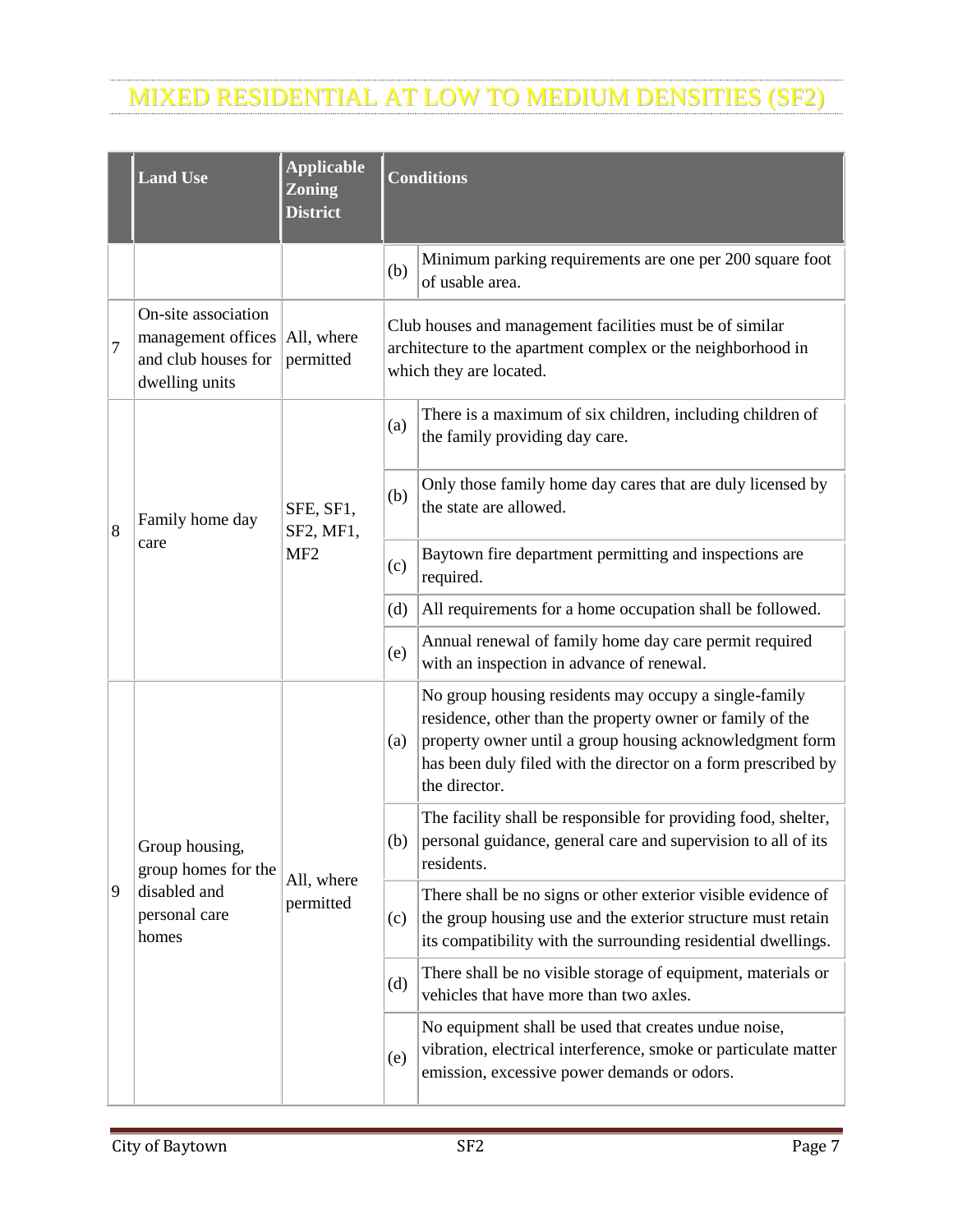|  | <b>Land Use</b>    | <b>Applicable</b><br><b>Zoning</b><br><b>District</b> | <b>Conditions</b> |                                                                                                                                                                                                                                                                                                                              |  |
|--|--------------------|-------------------------------------------------------|-------------------|------------------------------------------------------------------------------------------------------------------------------------------------------------------------------------------------------------------------------------------------------------------------------------------------------------------------------|--|
|  |                    |                                                       | (f)               | The facility shall comply with the operational performance<br>standards of the Code of Ordinances.                                                                                                                                                                                                                           |  |
|  |                    |                                                       | (g)               | The residents of the home may not keep, either on the<br>premises of the home or on a public right-of-way adjacent to<br>the home, motor vehicles in numbers that exceed the<br>numbers of bedrooms in the home.                                                                                                             |  |
|  |                    |                                                       | (h)               | The city reserves the right to inspect the location at any time<br>to ensure that the health, safety and general welfare of the<br>residents is being provided for by the facility.                                                                                                                                          |  |
|  |                    |                                                       | (i)               | Nothing in this section shall be construed as attempting to<br>regulate or affect the right of handicapped individuals to<br>purchase their own dwellings or to affect the right of<br>individuals to care for handicapped family members.                                                                                   |  |
|  |                    |                                                       | (a)               | A home occupation shall not exceed 25% of the heated/air<br>conditioned space of the dwelling unit.                                                                                                                                                                                                                          |  |
|  |                    |                                                       | (b)               | The following home occupation standards are intended to<br>permit residents to engage in home occupations within<br>zoning districts that allow residential uses and that are<br>compatible with residential land uses and to ensure that<br>home occupations do not adversely affect the integrity of<br>residential areas. |  |
|  |                    | All                                                   | (c)               | These home occupation standards shall have no application<br>in any non-residential zoning district.                                                                                                                                                                                                                         |  |
|  | 10 Home occupation | residential<br>districts                              | (d)               | A home occupation shall be considered an accessory use,<br>subject to the following standards:                                                                                                                                                                                                                               |  |
|  |                    |                                                       |                   | A home occupation must be conducted within a<br>i.<br>dwelling which is the bona fide residence of the<br>principal practitioner;                                                                                                                                                                                            |  |
|  |                    |                                                       |                   | There shall be no signs or other exterior visible<br>ii.<br>evidence of a home occupation;                                                                                                                                                                                                                                   |  |
|  |                    |                                                       |                   | There shall be no storage of equipment visible outside<br>the dwelling, or materials or vehicles that have more<br>iii.<br>than two axles;                                                                                                                                                                                   |  |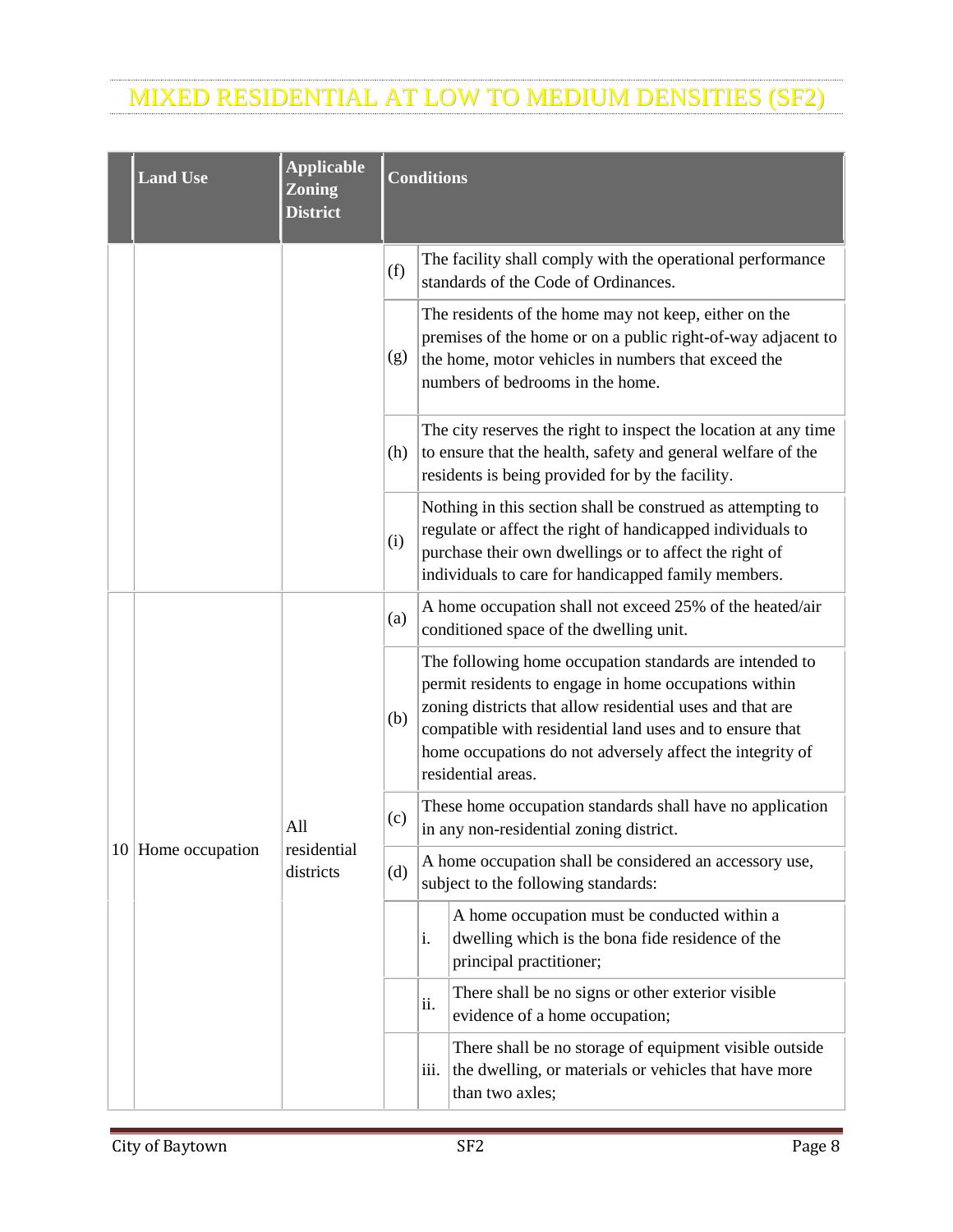|    | <b>Land Use</b>         | <b>Applicable</b><br><b>Zoning</b><br><b>District</b> | <b>Conditions</b> |         |                                                                                                                                                                                                                                                                                                                                         |  |
|----|-------------------------|-------------------------------------------------------|-------------------|---------|-----------------------------------------------------------------------------------------------------------------------------------------------------------------------------------------------------------------------------------------------------------------------------------------------------------------------------------------|--|
|    |                         |                                                       |                   | iv.     | The home occupation shall be conducted entirely within<br>the principal residential building; and                                                                                                                                                                                                                                       |  |
|    |                         |                                                       |                   | V.      | No equipment shall be used that creates noise, vibration,<br>electrical interference, smoke or particulate matter<br>emission, power demands or odors above the existing<br>level.                                                                                                                                                      |  |
|    |                         |                                                       | (e)               |         | Home occupations shall comply with the operational<br>performance standards of this ULDC.                                                                                                                                                                                                                                               |  |
|    |                         |                                                       | (f)               |         | Home occupation applicants shall complete an annual<br>registration form and pay the one-time and annual fees as<br>defined in chapter 2 of the Code of Ordinances.                                                                                                                                                                     |  |
|    |                         |                                                       | (a)               | street. | Direct vehicle access shall be provided from an arterial                                                                                                                                                                                                                                                                                |  |
|    | $12$ Places of assembly | All, where<br>permitted                               | (b)               |         | Outdoor recreation, entertainment and performing arts uses<br>associated with places of assembly that utilize outdoor<br>lighting and speaker systems shall be setback at least 300<br>feet from any residential use and shall provide a 25-foot<br>wide vegetative buffer against the property line containing<br>the residential use. |  |
|    |                         |                                                       | (a)               |         | Private open space is not a public park and may not be used<br>to increase the net density on the project.                                                                                                                                                                                                                              |  |
|    |                         | All<br>residential<br>districts                       | (b)               | size.   | Private open space shall be a minimum of 100 square feet in                                                                                                                                                                                                                                                                             |  |
|    | 13 Private open space   |                                                       | (c)               |         | Private open space must be accessible to pedestrian<br>pathways, if available.                                                                                                                                                                                                                                                          |  |
|    |                         |                                                       | (d)               |         | Private open space must be deed restricted to private<br>recreation prior to any building permits being issued for any<br>dwelling unit.                                                                                                                                                                                                |  |
| 14 | Single-family           | SF2, MF1,                                             | (a)               |         | Each single-family attached dwelling unit shall be situated<br>on a separate legally platted lot.                                                                                                                                                                                                                                       |  |
|    | dwelling attached       | MF <sub>2</sub>                                       | (b)               |         | Required parking areas and garages shall be located to the<br>rear of the building.                                                                                                                                                                                                                                                     |  |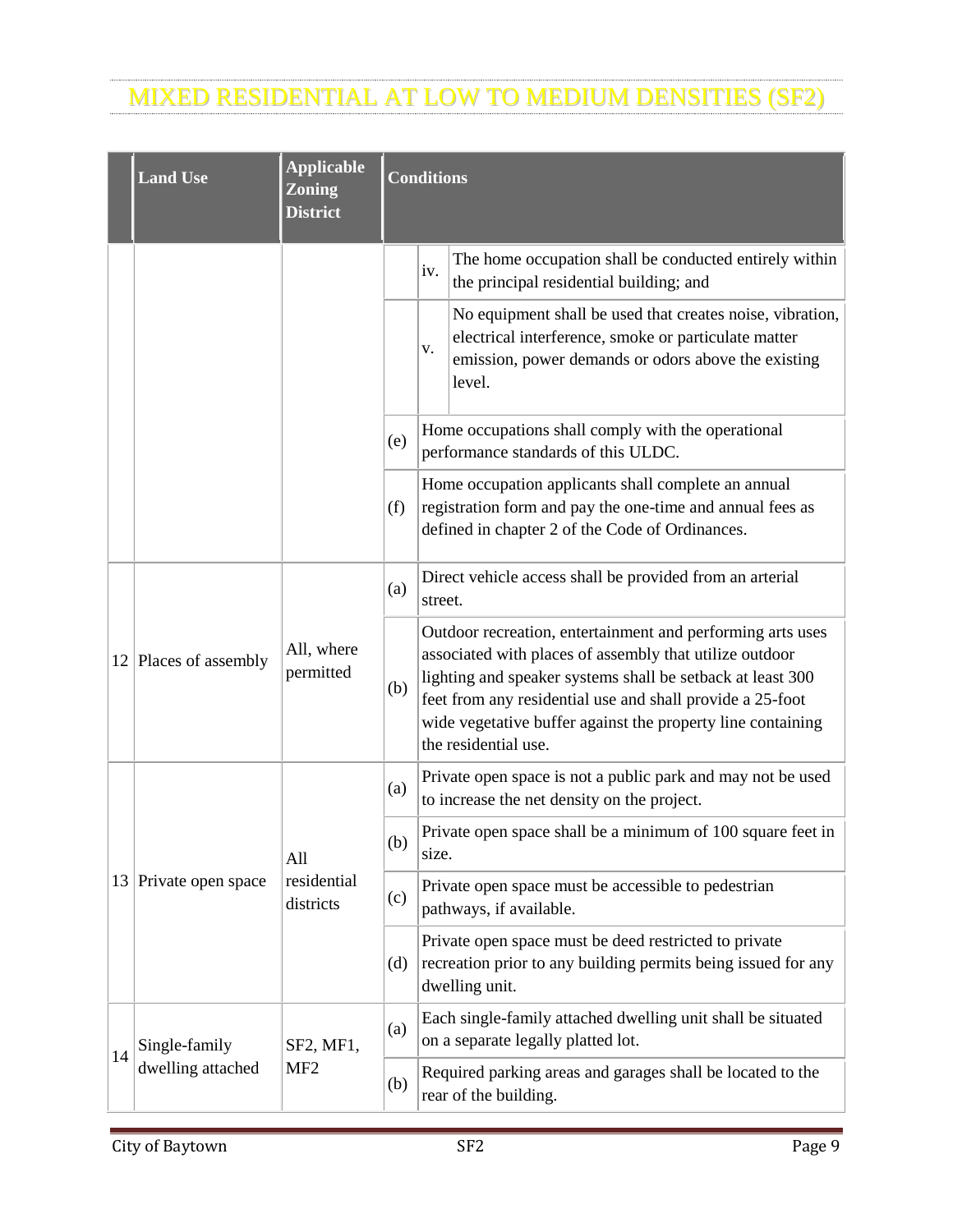|    | <b>Land Use</b>                                                              | <b>Applicable</b><br><b>Zoning</b><br><b>District</b> | <b>Conditions</b> |                                                                                                                                                                                                                                   |  |
|----|------------------------------------------------------------------------------|-------------------------------------------------------|-------------------|-----------------------------------------------------------------------------------------------------------------------------------------------------------------------------------------------------------------------------------|--|
|    |                                                                              |                                                       | (c)               | Parking shall be permitted in the required street side yard.                                                                                                                                                                      |  |
|    |                                                                              |                                                       | (d)               | A home owner's association shall be established and made<br>responsible for the perpetual maintenance and repair of<br>common areas.                                                                                              |  |
|    |                                                                              |                                                       | (e)               | The maximum number of units per building is eight.                                                                                                                                                                                |  |
|    |                                                                              |                                                       | (f)               | The minimum number units per building is three.                                                                                                                                                                                   |  |
|    |                                                                              |                                                       | (g)               | Each dwelling unit shall have a front and a back door on the<br>ground floor that exits to the exterior.                                                                                                                          |  |
|    |                                                                              |                                                       | (h)               | Each unit shall have 25% of the lot area in private open<br>space on the lot with the unit.                                                                                                                                       |  |
|    |                                                                              |                                                       | (i)               | Shared open space: each townhouse development shall have<br>common open space not on the lot with the unit, accessible<br>to all residents and not used for parking, storage, lift stations<br>and the like.                      |  |
|    |                                                                              |                                                       | (j)               | Density in the MF2 district shall not exceed 21 units per<br>acre.                                                                                                                                                                |  |
| 15 | Solar energy<br>systems                                                      | All, where<br>permitted                               |                   | Solar energy systems are allowed, so long as they do not reflect<br>light into the public right-of-way or adjacent properties.                                                                                                    |  |
| 18 | Two-family                                                                   | SF <sub>2</sub>                                       | (a)               | Minimum density allowed shall be six units per acre.                                                                                                                                                                              |  |
|    | dwelling duplex                                                              | <b>ACE</b>                                            | (b)               | No two-family dwelling unit shall front on Texas Avenue.                                                                                                                                                                          |  |
|    | $20$ Garage sales                                                            | All, where<br>permitted                               |                   | Subject to the restrictions of chapter 82, article IV of the Code of<br>Ordinances.                                                                                                                                               |  |
| 22 | On site storage of a<br>personal pleasure<br>boat or recreational<br>vehicle | All, where<br>permitted                               |                   | Personal pleasure boat or recreational vehicle must be outside of<br>the rear and side setbacks for the specific zoning category and<br>stored in accordance to chapter 94 which requires such to be on<br>an impervious surface. |  |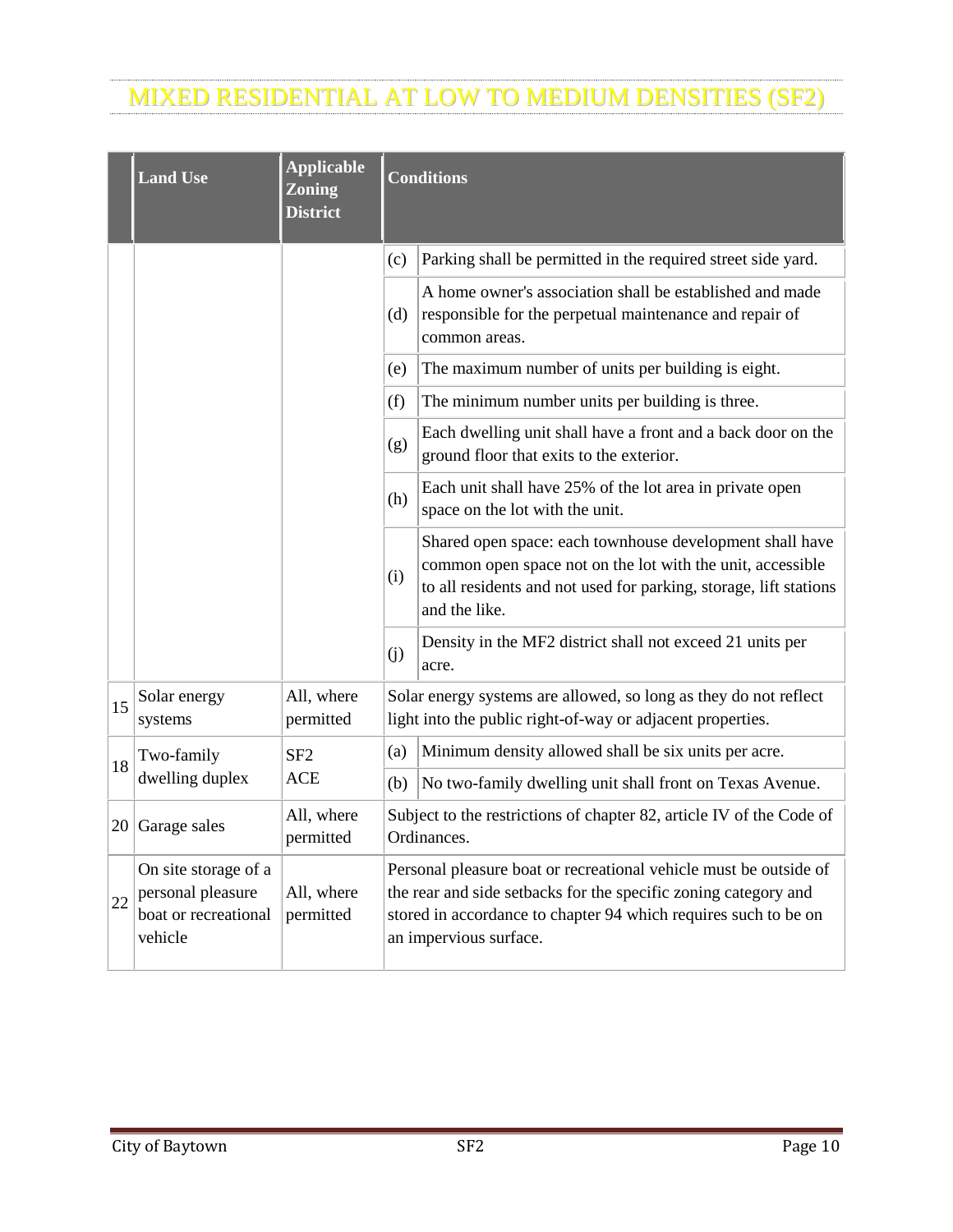## ARTICLE III. - DESIGN AND COMPATIBILITY STANDARDS

## DIVISION 1. - PROPERTY DEVELOPMENT STANDARDS

### <span id="page-12-1"></span><span id="page-12-0"></span>**Table 3-1. Property development standards.**

| <b>Zoning Category</b>                      | S <sub>F2</sub> |
|---------------------------------------------|-----------------|
| Minimum lot size (square feet)              | See Tb. 2-1     |
| Minimum front setback                       | 15              |
| Minimum rear setback                        | 10              |
| Minimum interior side setback               | 5               |
| Minimum street side setback                 | 15              |
| Maximum height (in feet)                    | 35              |
| Percent maximum lot coverage                | 60              |
| Minimum lot frontage required (linear feet) | 50              |

### SEC. 3.01 - LOTS.

- <span id="page-12-2"></span>(a) *Previously platted lots.* No requirement of this section shall prevent the development of a legally platted lot approved by the planning and zoning commission prior to April 13, 2013, so long as the development meets all other applicable provisions of this ULDC.
- (b) *Area.* Each lot shall have a minimum area as set forth in table 3-1.
- (c) *Required frontage.*
	- (1) Each lot shall have frontage on a dedicated public right-of-way on which a street is accepted and built to the city's engineering standards or on a private, platted street that is built to the city's engineering standards as set forth in table 3-1.
	- (2) Each lot shall have a minimum width no less than the lot's minimum frontage width as set forth in table 3-1.
	- (3) Radial lots shall have at least 20 feet of frontage.
- (d) *Layout.* Where lot lines intersect the right-of-way, the lot lines shall be at a 90-degree angle with the right-of-way.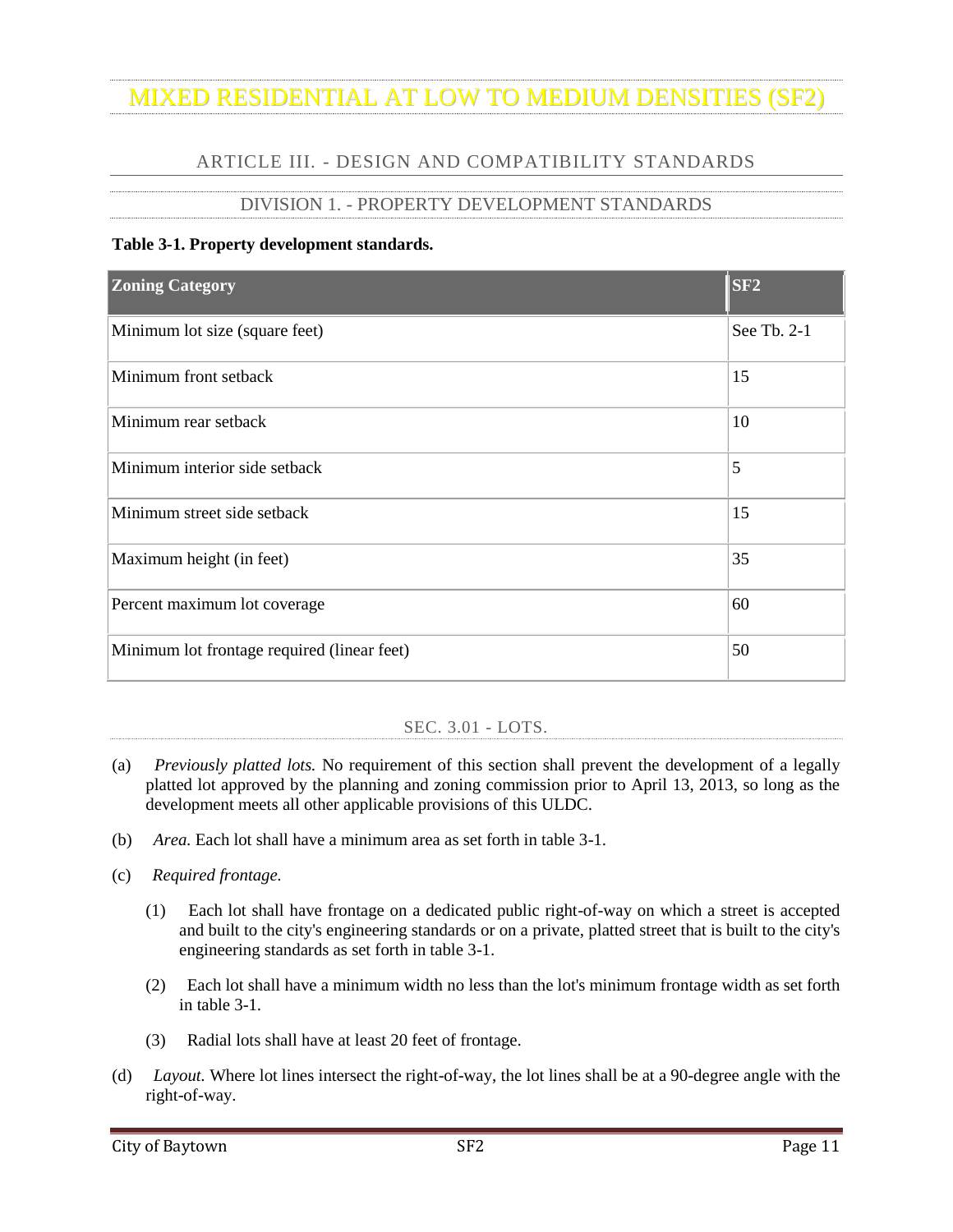SEC. 3.02 - SETBACKS.

<span id="page-13-0"></span>(a) Double frontage lots shall have setbacks that are at least equal to the required front or side yard setbacks of adjacent lots.



*Figure 3-1. Double Frontage Lots*

(b) Parking stalls and drive aisles shall be allowed within all setbacks. Drive aisles with ingress/egress access to a collector or arterial street shall not be located parallel to a street so that turning movements occur within 20 feet of the property line. There shall be no parking stalls located along the entrance driveway/apron to the drive aisle, which may interfere with stacking of vehicles upon entrance to the property.





*Examples of Allowable Configurations*



*Examples of Configurations that are Not Allowed*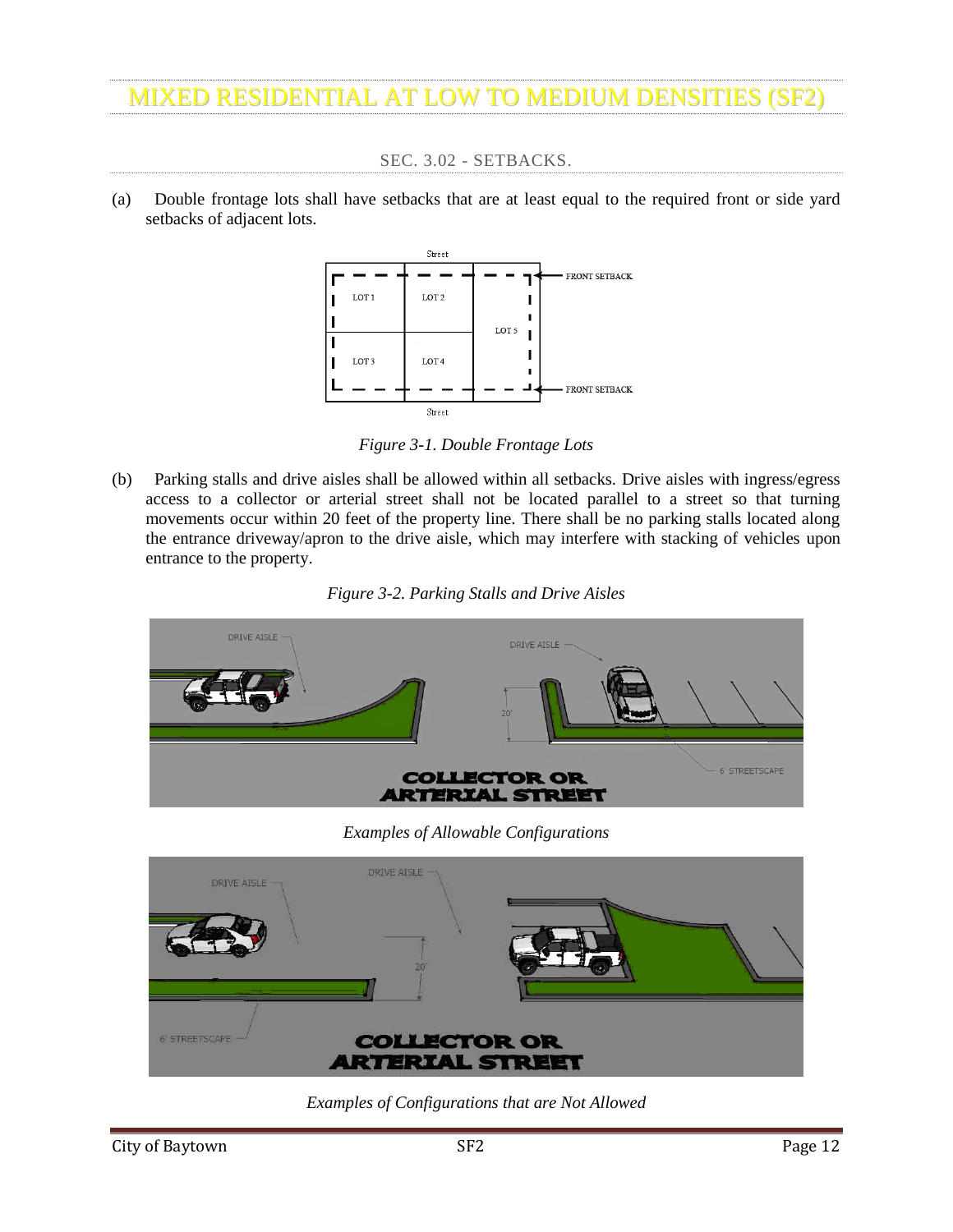- (c) The following features may be located within required setbacks so long as they are in conformance with the visibility triangle standards in section 122-3 of the Code of Ordinances:
	- (1) Trees, shrubbery or other features of natural growth;
	- (2) Fences or walls may be placed in the front, side or rear yard setbacks provided that they do not violate sight triangles and provided that fences in the front yard setback are non-opaque;
	- (3) Off-street parking areas and sidewalks;
	- (4) Signs, if permitted by chapter 118 of the Code of Ordinances;
	- (5) Bay windows, architectural design embellishments and cantilevered floor areas of buildings that do not project more than two feet into the required setback;
	- (6) Eaves that do not project more than two feet into the required setback;
	- (7) Open outside stairways, entrance hoods, terraces, canopies, carports and balconies that do not project more than five feet into a required front or rear setback or more than two feet into a required side setback;
	- (8) Chimneys, flues and ventilating ducts that do not project more than two feet into a required setback and when placed so as not to obstruct light and ventilation;
	- (9) Open, unenclosed porches that do not project more than five feet into a required front or rear setback or more than two feet into a required side setback;
	- (10) Utility lines, wires and associated structures, such as power poles; and
	- (11) Mechanical equipment, such as air conditioning units, pool filtering and heating equipment, water softeners and similar equipment, if the equipment does not restrict pedestrian access through such setbacks and if it is totally screened from view from abutting property and rightsof-way by fences, walls or landscaping.

#### SEC. 3.03 - HEIGHT.

- <span id="page-14-0"></span>(a) *Buildings.* Each zoning district shall have a maximum building height as specified in table 3-1.
	- (1) Building height shall be measured as the vertical distance between the average finished grade at the base of the building and the mean height of the roof. The mean height of the roof is determined by averaging the highest and lowest points of the roof.
	- (2) For fences or walls, height shall be measured on the side with the least vertical exposure above the finished grade to the top of the fence or wall.
	- (3) Buildings in the heavy industrial (HI) zoning district have a maximum height of 60 feet unless the entire building is equipped with a National Fire Protection Association ("NFPA") 13 fire sprinkler system, then the maximum height shall be 75 feet.
- (b) *Exemptions.* The following structures and features shall be exempt from the height requirements of this ULDC to the extent indicated: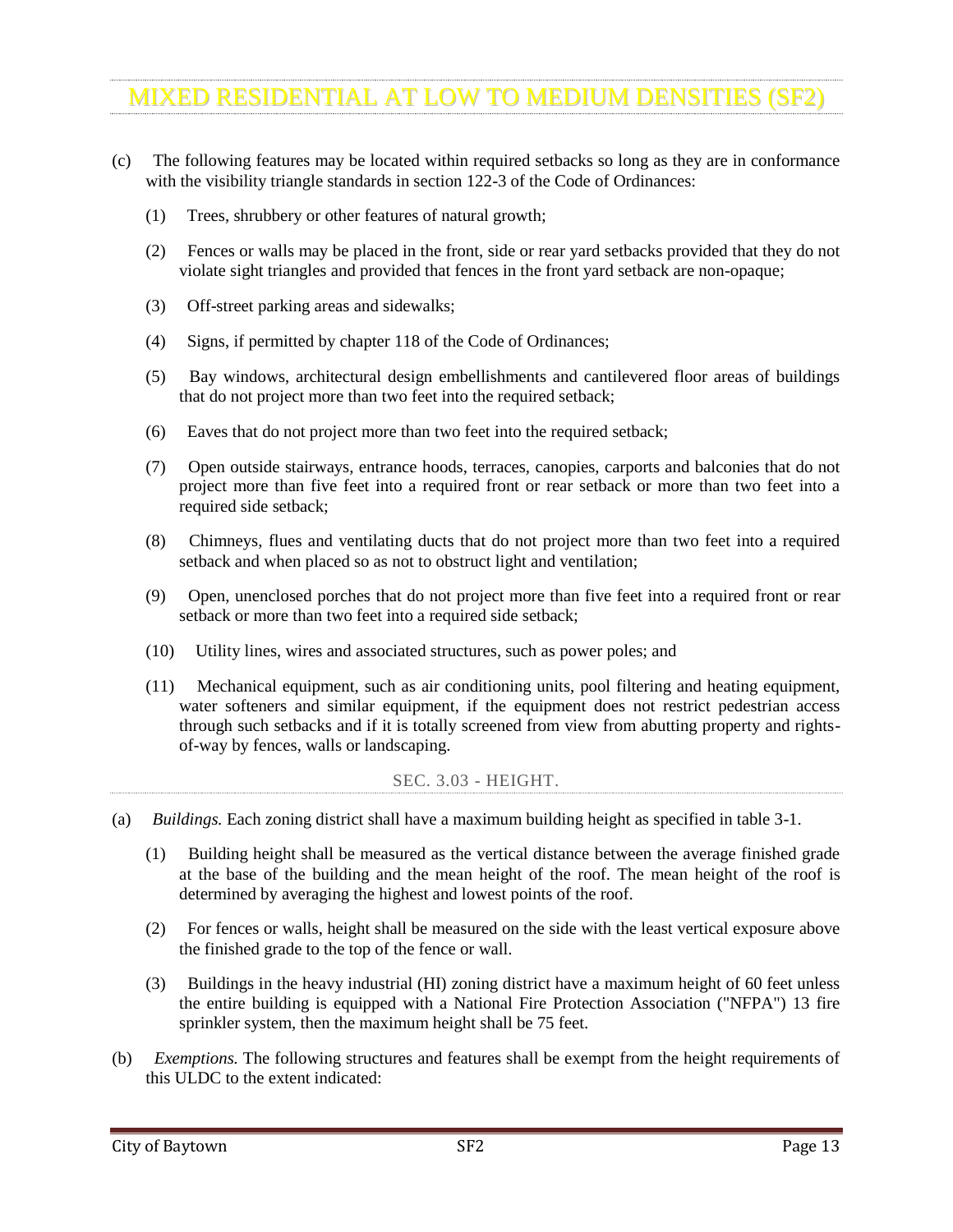- (1) Chimneys;
- (2) Cupolas, widow walks;
- (3) Utility poles and support structures;
- (4) Cooling towers and ventilators;
- (5) Municipal or other state or county government utility infrastructure; and
- (6) Spires and church steeples.

### DIVISION 2. - OPERATIONAL PERFORMANCE STANDARDS

#### SEC. 3.08 - STANDARDS.

<span id="page-15-0"></span>Under this division, the following standards shall apply:

- (a) *Noise.* Sites shall be laid out and uses shall be operated to prevent noise from becoming a nuisance to adjacent single-family and duplex uses;
- (b) *Vibration.* All uses shall be operated so that ground vibration is not perceptible outside the lot lines of the site on which the use is located;
- (c) *Fire and explosive hazards.* Underground storage tanks for flammable liquids and gasses shall be located at least 50 feet from the lot line of lots that contain a single-family or duplex use; aboveground tanks shall be set back at least 100 feet from such lot lines, unless the board of adjustment determines, based on information provided by the applicant, that a 50-foot setback will ensure compliance with all applicable state standards. The storage tank setback requirements of this subsection shall not apply to tanks that are necessary to single-family or duplex units; and
- (d) *Light and glare.* The following operational performance standards shall apply:
	- (1) All exterior lighting shall be hooded or otherwise shielded so that the light source is not directly visible from property that contains a single-family or duplex;
	- (2) All lighting shall be shielded so that substantially all emitted light falls within the property line of the property from which the light emanates;
	- (3) All exterior building floodlights shall be shielded so that all emitted light falls upon the property from which the light emanates;
	- (4) No illumination shall produce direct, incident or reflected light that interferes with the safe movement of motor vehicles on public streets. The types of lighting that shall be prohibited by this subsection shall include but not be limited to any light that may be confused with or construed as a traffic control device and any animated, flashing or changing intensity lights, except for temporary holiday displays; and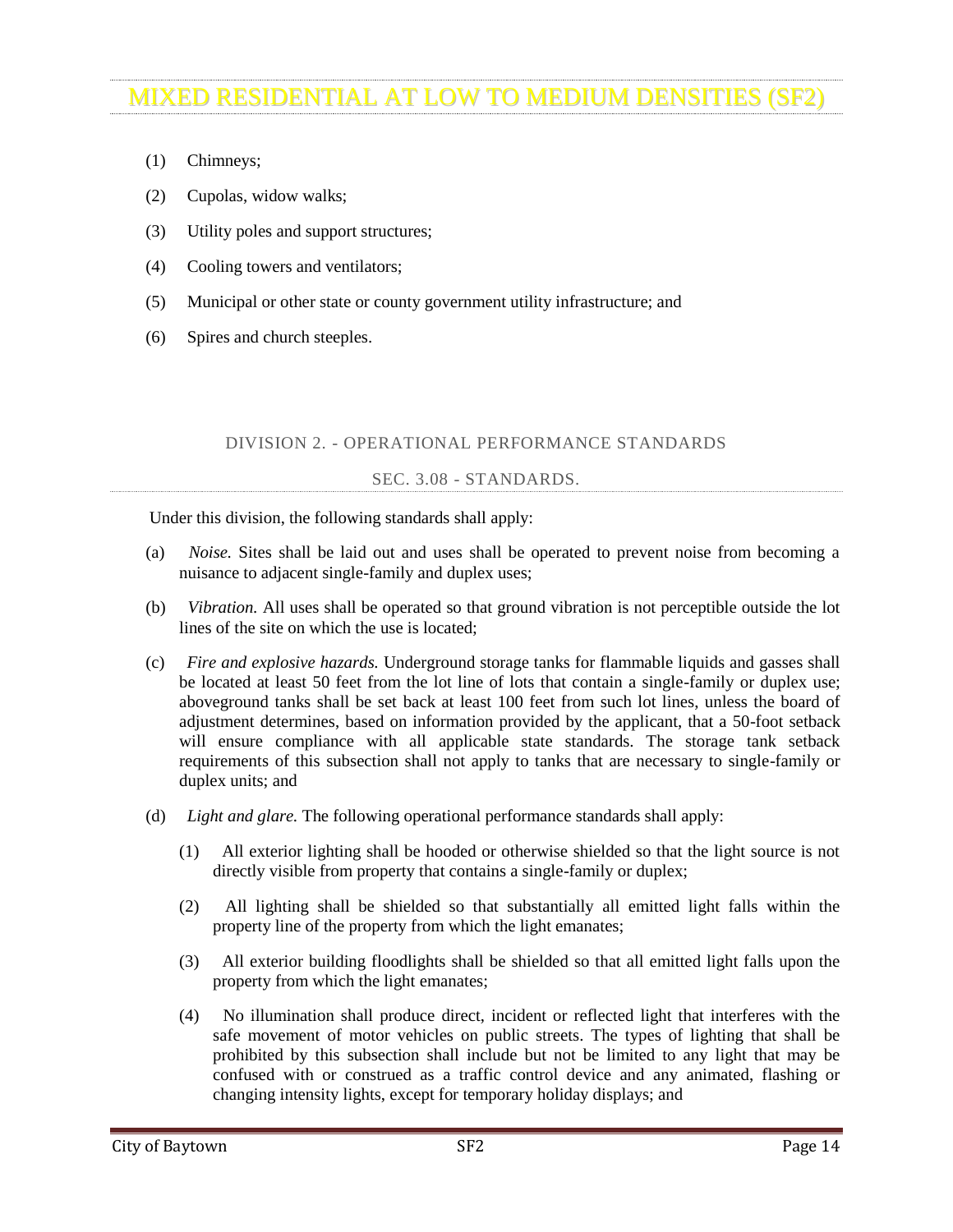- (5) Electromagnetic interference. No operations or activities shall be conducted that cause electrical disturbances to be transmitted across lot lines.
- (e) *Screening.* Non-residential and multifamily residential development, including off-street parking areas associated with such developments, shall be screened from view of adjacent single-family or duplex use and any property zoned SFE, SF1, SF2, or OR. Such visual screening shall be accomplished through the use of opaque fence meeting the requirements of division 2 of article X of chapter 18, pertaining to buffer fencing, along the lot line that is adjacent to the single-family or duplex use or property zoned SFE, SF1, SF2 or OR. Mechanical equipment, outdoor storage areas and refuse collection areas shall be completely shielded from view of adjacent single-family or duplex uses, scenic corridors or property zoned SFE, SF1, SF2 or OR by an opaque fence or wall made of material specified in division 2 of article XII of chapter 18 that is at least one foot taller than the site feature being screened from view, provided this shall not be interpreted as requiring screening, fences, or walls to be taller than ten feet. Fences, walls and buffers must comply with all other requirements of the ULDC.

## DIVISION 4. - RESIDENTIAL ZONES

#### SEC. 3.11 - APPLICABILITY, LOTS UNDER 43,560 SQUARE FEET.

<span id="page-16-1"></span><span id="page-16-0"></span>Any building on a lot smaller than 43,560 square feet, with the exception of manufactured housing, or a building containing two or more dwelling units shall comply with the masonry, architectural and site design standards listed in this section.

- (a) *Masonry.* Buildings in subdivisions platted after April 13, 2013, shall have all exterior walls constructed using masonry materials covering at least 60 percent of said walls, exclusive of doors and windows.
	- (1) A combination of at least three materials shall be used, two of which shall be masonry.
	- (2) Materials shall be used consistently on the same building plane. The minimum offset to establish a new building plane is six inches.
- (b) *Architectural.* New residential dwellings shall be constructed using at least two of the following design features to provide visual relief along the front of the residence as depicted in figure 3-3: 1) dormers; 2) gables; 3) recessed entries with a three-foot minimum; 4) covered front porches; 5) cupolas; 6) pillars or posts; 7) bay windows with a 24-inch minimum projection; or 8) other equivalent design feature approved by the director.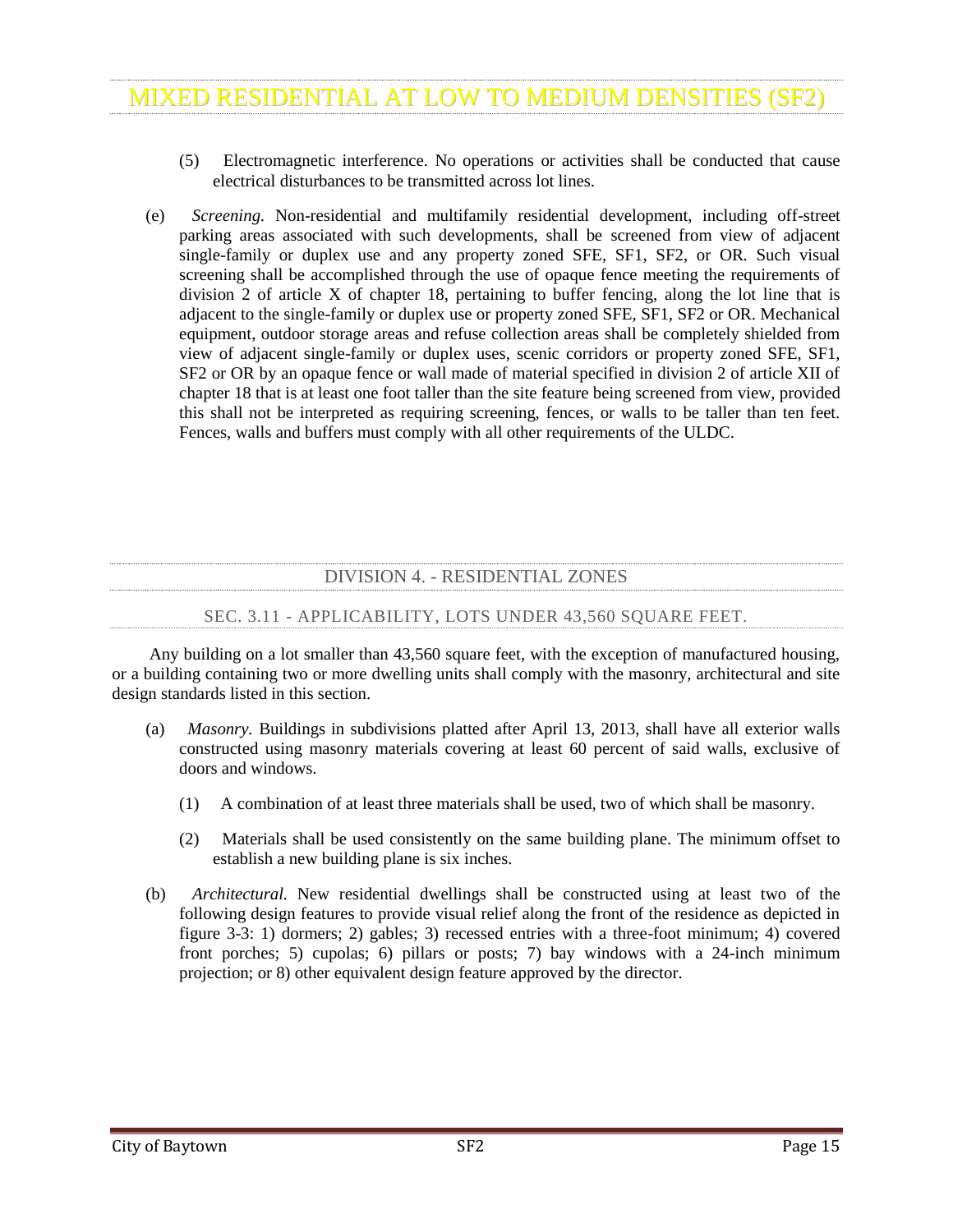

*Figure 3-3. Style Elements*

- (1) Front facing windows shall be provided with trim or shall be recessed. The windows shall not be flush with exterior wall treatment and shall be provided with an architectural surround at the jamb.
- (2) Roofs shall have a minimum pitch of 12:4. Mansard roofs shall be allowed.
- (c) *Site design.*
	- (1) Sidewalks in conformance with chapter 122 of the Code of Ordinances shall be installed from property line to property line at the expense of the property owner in all adjacent rights-of-way prior to the issuance of a certificate of occupancy for a new residential building.
	- (2) Entrances to attached garages shall have a 25-foot setback from the front property line and shall not exceed 35 feet in width or occupy more than 40 percent of the total building frontage, whichever is greater. The 25-foot setback does not apply to attached side entry garages.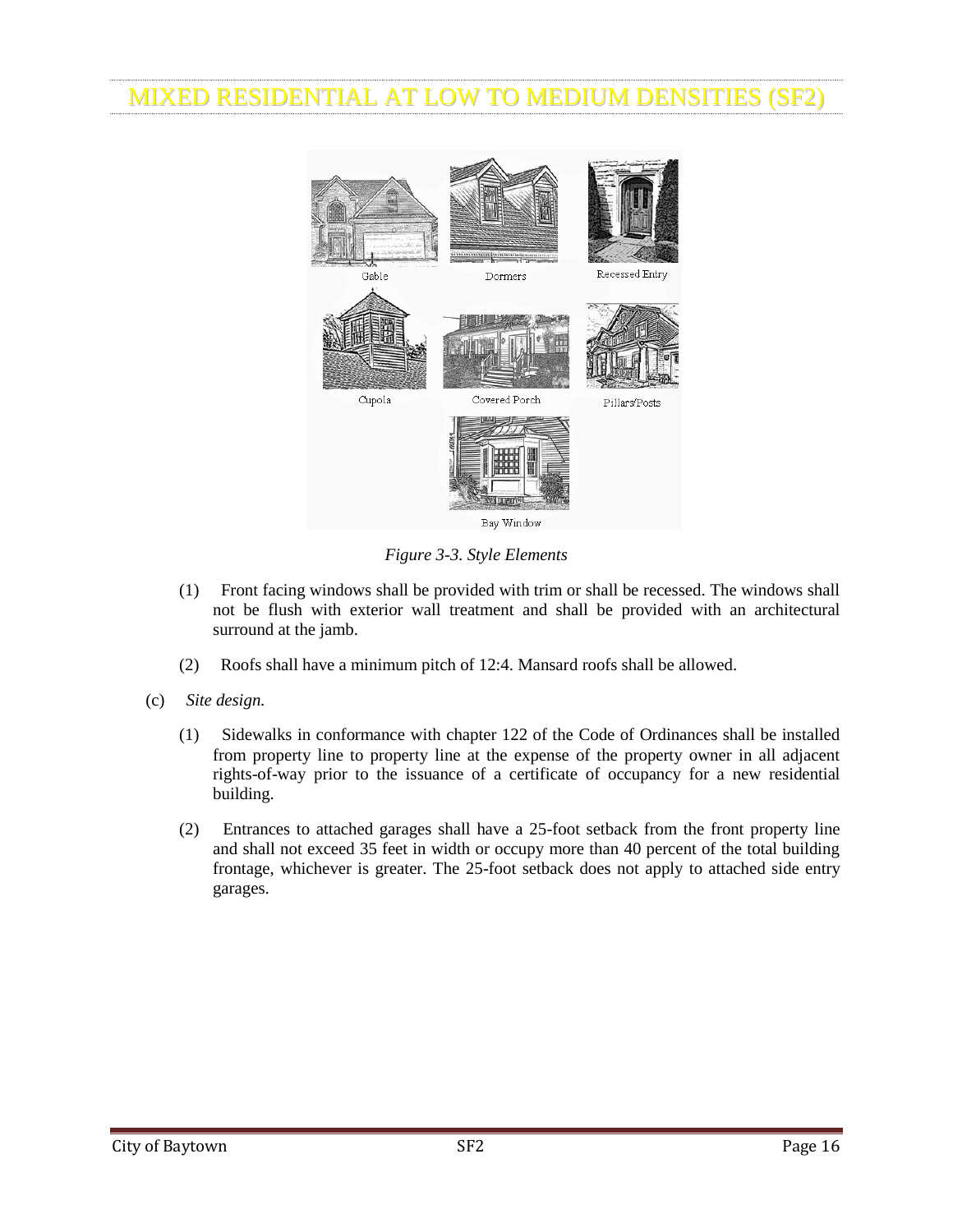

*Figure 3-4. Garage Setback Options*

(3) Mechanical equipment shall not be located in the front yard. Mechanical equipment may be allowed in the street side yard setback if screened from view of the public right-of-way.

SEC. 3.115 – RESIDENTIAL ACCESSORY STRUCTURES

- <span id="page-18-0"></span>(a) For tract of land two (2) acres or smaller:
	- (1) The sum of all barns and stables shall not exceed the gross square footage of the primary structure on the same lot; and
	- (2) The sum of all other residential accessory structures shall not exceed 75% of the gross square footage of the primary structure on the same lot.
- (b) For tracts of land larger than two (2) acres:
	- (1) The sum of all barns and stables may exceed the gross square footage of the primary structure on the same lot; and
	- (2) The sum of all other residential accessory structures shall not exceed the gross square footage of the primary structure on the same lot.

SEC. 3.12 - APPLICABILITY, BUILDINGS WITH MULTIPLE UNITS.

<span id="page-18-1"></span>Any residential building designed for multiple units, including duplex or two-family either for rental or condo ownership shall comply with the masonry, architectural and site design standards listed in this section.

- (a) *Masonry.*
	- (1) Sixty percent of the total exterior wall area of the first floor of each building elevation shall be constructed of masonry materials, excluding doors and windows.
	- (2) Thirty percent of the total exterior wall area of each floor above the first floor of each building elevation shall be constructed of masonry materials, excluding doors and windows.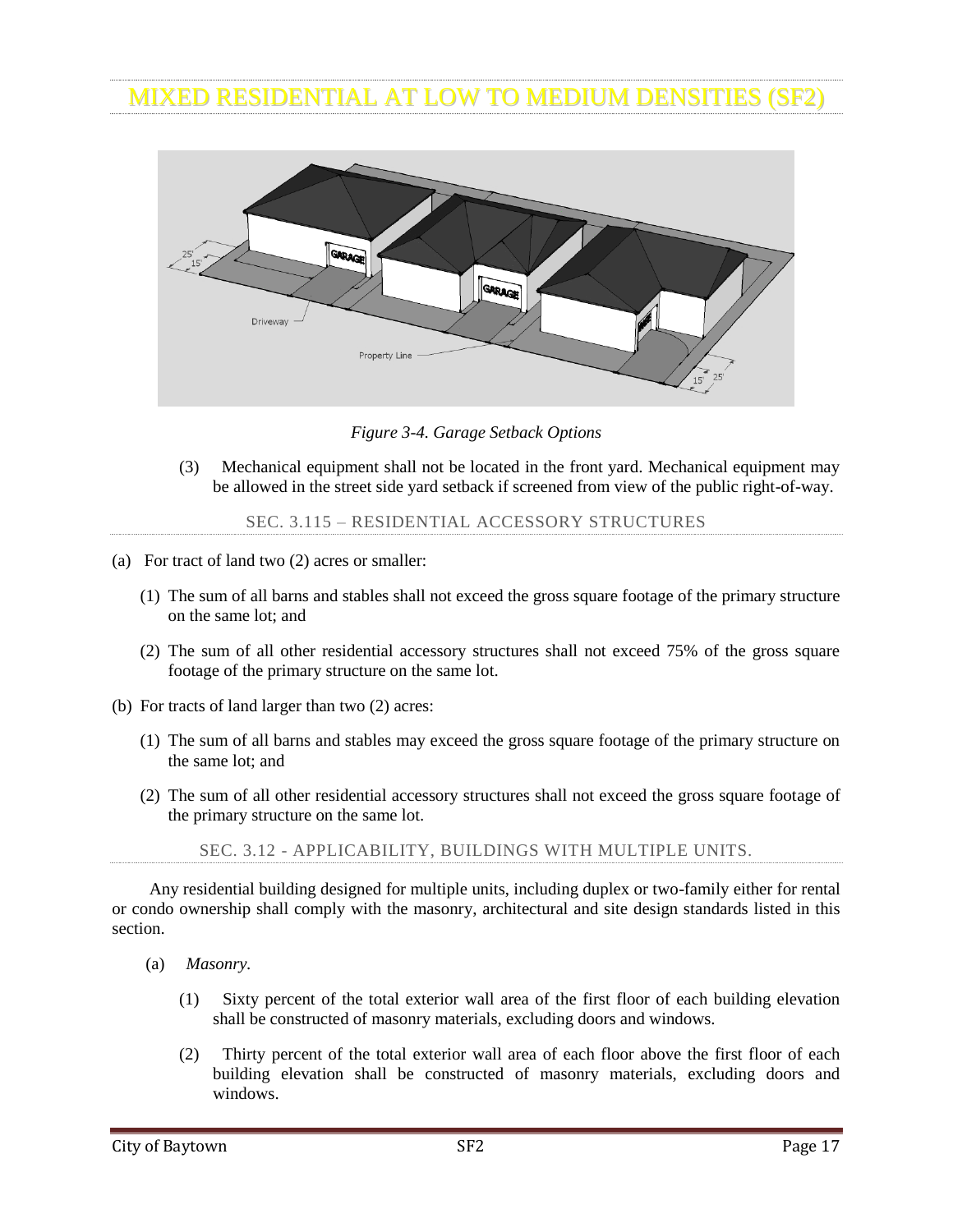### (b) *Architectural.*

- (1) *Building articulation.*
	- a. Building frontages greater than 75 feet in length shall have recessed places, projections, windows, arcades or other distinctive features to interrupt the length of the building facade.
	- b. Front and street sides of buildings visible from the public right-of-way shall include changes in relief such as columns, cornices, bases, fenestration, and fluted masonry, for at least 15 percent of all exterior wall area.
- (2) *Stairwells.* Open, unenclosed stairwells shall not be allowed along any facade facing a public street or private street system.
- (3) *False door or window openings.* Use of false door or window opening shall be defined by frames, sills and lintels.
- (c) *Site design.*
	- (1) Parking areas designed to serve multi-unit dwellings shall not be located between residential buildings and the street or drive isle system.
	- (2) Sidewalks in conformance with chapter 122 of the Code of Ordinances shall be installed from property line to property line at the expense of the property owner in all adjacent rights-of-way prior to the issuance of a certificate of occupancy for a new multi-unit dwelling.
	- (3) *Building orientation:*
		- a. Building(s) located on parcels that are adjacent to SFE, SF1 SF2, or MF1 zones shall have a maximum height of 40 feet or shall be constructed in conformance with the requirements of the 35-degree angle residential proximity slope as depicted in figure 3-5.



*Figure 3-5. Building Orientation*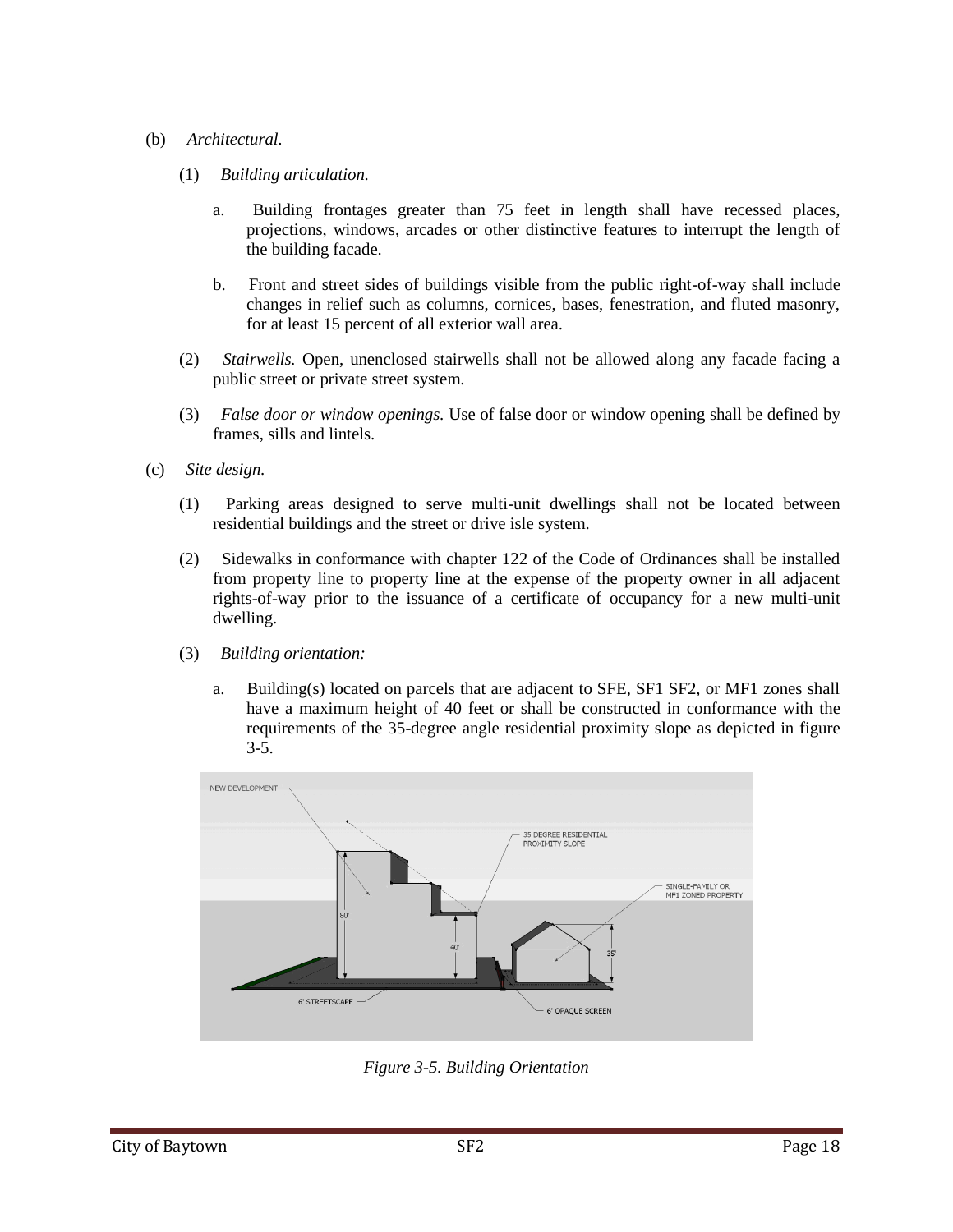- b. Building(s) located on parcels that are adjacent to SFE, SF1 SF2, or MF1 zones shall have a 15-foot building setback and shall provide opaque screening. Parking, dumpsters, and mechanical equipment shall not be allowed within the setback.
- c. Buildings shall front on public streets and/or private street systems.
- (4) Developments shall provide a private driving aisle system consisting of limited access driveways. At least one side of the private driving aisle system shall include sidewalks at least five-foot wide and a planting strip between the driveway and sidewalk at least fivefoot wide that includes street trees 30-foot on center. The private street system shall provide vehicular and pedestrian access to all parking areas and on site amenities and must connect to the public sidewalk system in the public right-of-way.
- (5) *Recreation space:*
	- a. Each development shall provide at least 100 square feet of outdoor recreation space per dwelling unit that is intended to serve the entire development. Open space in the required setbacks can not be counted.
	- b. Outdoor recreation space shall be turf area at least 3,000 square foot in size with maximum slopes of three percent.
	- c. One perimeter shade tree is required for each 1,000 square foot of outdoor recreation space.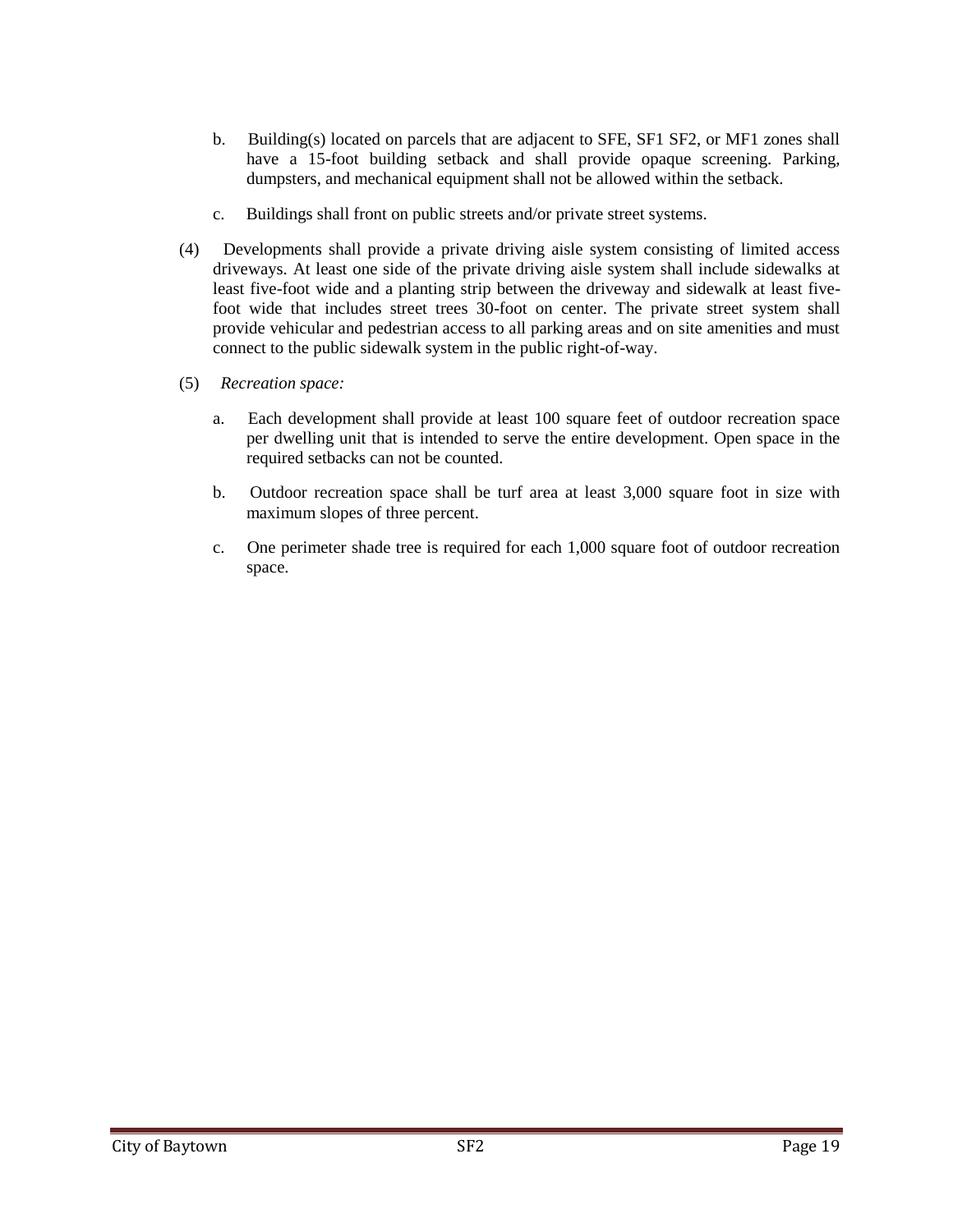## SEC. 18-93. - SIDEWALKS.

<span id="page-21-1"></span><span id="page-21-0"></span>(a) *Definitions.* The following words, terms and phrases, when used in this section, shall have the meanings ascribed to them in this subsection, except where the context clearly indicates a different meaning:

*Construction* means the building or placement of any structure requiring a permit from the city.

*Impervious surface* means any type of improvement to real property that will prevent water from passing through to the soil below.

*Primary non-residential structure* means the main structure on a lot or parcel that is anything other than a primary residential structure.

*Primary residential structure* means the main dwelling unit on a lot or parcel that is:

- (1) A detached one- or two-family dwelling; or
- (2) A townhome not more than three stories above grade plane in height, with separate means of egress, and open to a public right-of-way or yard on at least two sides.

*Sidewalk* means a paved path for the use of pedestrians constructed:

- (1) In the right-of-way between the curb lines or the edge of pavement of a roadway and the adjacent property lines; or
- (2) In an easement on private property dedicated to the city or the public for which a sidewalk is permitted to be built.
- (b) *Required.* Except as provided in subsection (c) of this section, sidewalks conforming to the requirements of chapter 122 of this Code shall be constructed when a permit is issued for any of the following:
	- (1) Construction of a primary residential structure in a subdivision platted after July 26, 2012;
	- (2) Construction of a primary non-residential structure within any zoning district with the exception of a LI or HI zoning district; or
	- (3) Construction on a primary non-residential structure or the parking area serving a primary nonresidential structure that would result in either:
		- a. A 30-percent aggregate increase in the existing gross area of impervious surface on the property in any zoning district with the exception of the HI zoning district; or
		- b. Five thousand square feet of new impervious surface area, on the property in any zoning district with the exception of LI or HI zoning district.
- (c) *Exempt.* Construction of sidewalks shall not be required:
	- (1) On a property where a primary residential structure in a residential zoning district, as determined by the ULDC, is being constructed but there is not enough space within the right-ofway to construct a sidewalk as determined by the director of engineering;